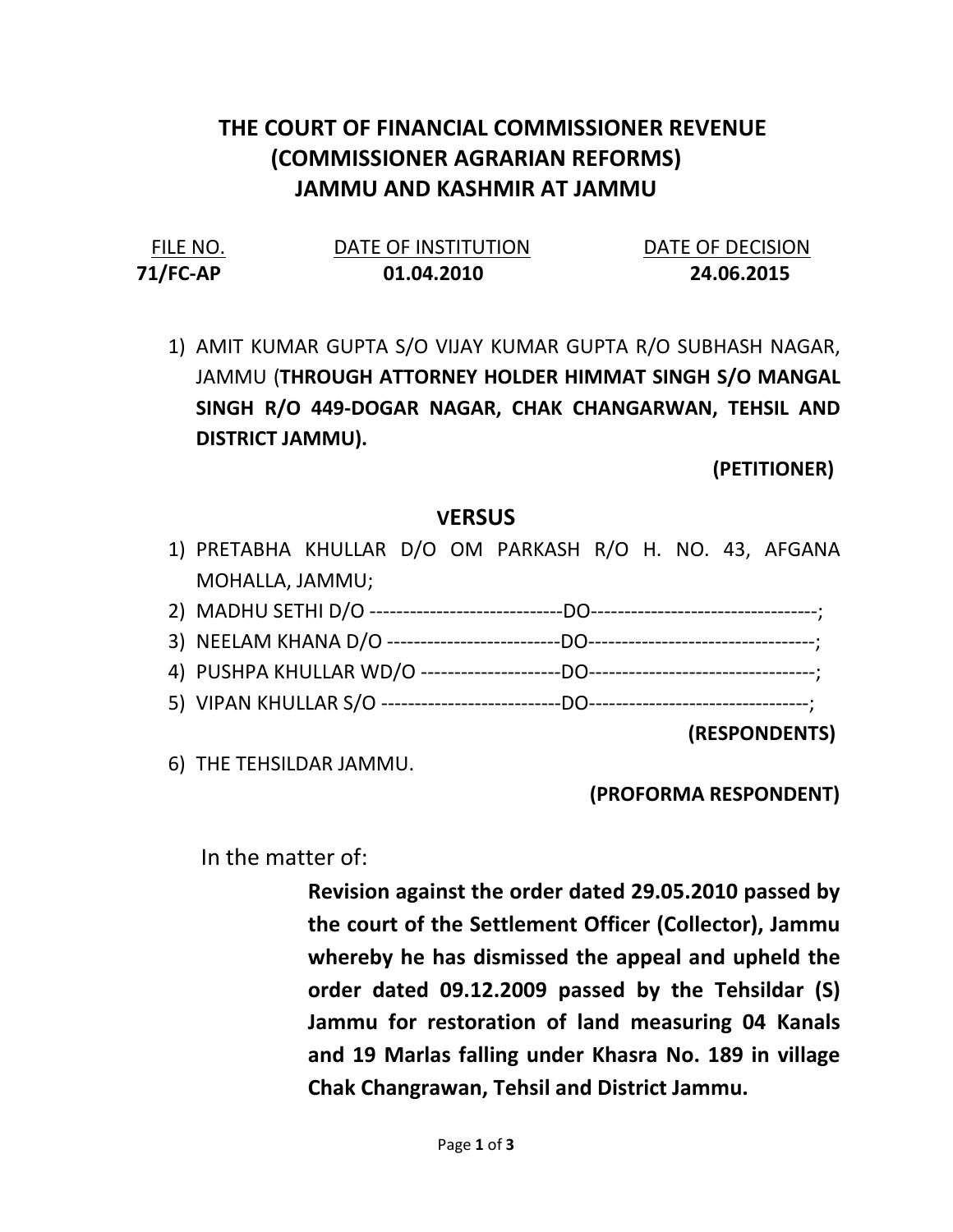For Petitioner --- Advocate Devender Sharma For Respondents --- Ex Parte

## J U D G E M E N T

- 1) The present controversy concerns land measuring 04 Kanals and 19 Marlas falling under Khasra No. 189 in village Chak Changrawan, Tehsil and District Jammu. This land came under the purview of the Agrarian Reforms Act, 1976 and consequently, all rights, interests and title of the ex owner over the same were extinguished and vested in the state. Later, the ex owner resumed the same for personal bonafide cultivation and a mutation No. 998 was attested in this regard. But physical possession of the land in question was not taken over by him. The present cause of action arose when the respondent No. 1 applied to the Tehsildar (S) Jammu for demarcation and physical possession of the said land. The Tehsildar concerned after doing the needful handed over the possession to them vide his order dated 09.12.2009.
- 2) This order of the dispossession of the petitioner was challenged in appeal before the Settlement Officer (Collector), Jammu. The subordinate court heard both the parties and observed that the act of the Tehsildar concerned has not violated any of the rights of the petitioner herein. He has handed over the possession complying with the mutation order No. 998 and dismissed the appeal.
- 3) Dissatisfied, the petitioner herein has questioned the validity of the order passed by the Settlement Officer, Jammu in revision before this court on various grounds. The proceedings of the case file shows that when after filing the revision, the petitioner absented himself for four consecutive hearings, the case was dismissed in default on 22.01.2014. Later, he filed an application for its restoration citing certain reasons and this court felt it just and proper to restore the revision petition to its original status vide order dated 02.04.2014 after imposing a fine of Rs. 1000/- on the petitioner. Later, as the respondents continued to cause absence throughout the proceedings, they were set ex parte on 25.08.2014.